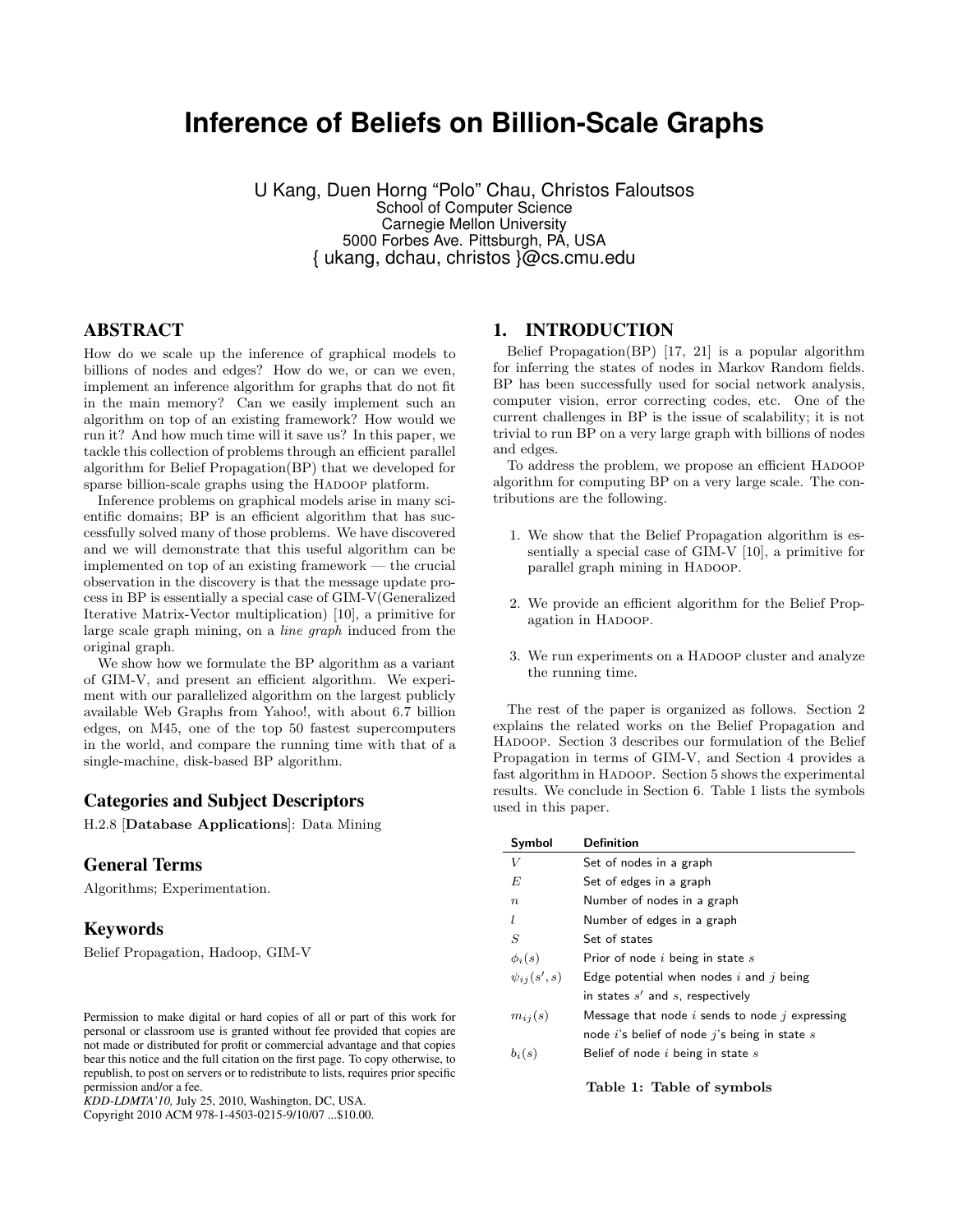# 2. BACKGROUND

The related work forms two groups, belief propagation and MAPREDUCE/HADOOP.

## 2.1 Belief Propagation(BP)

Belief Propagation(BP) [17] is an efficient inference algorithm for probabilistic graphical models. Since its proposal, it has been widely, and successfully, used in a myriad of domains to solve many important problems (some are seemingly unrelated at the first glance). For example, BP is used in some of the best error-correcting codes, such as the Turbo code and low-density parity-check code, that approach channel capacity. In computer vision, BP is among the top contenders for stereo shape estimation and image restoration (e.g., denoising) [5]. BP has also been used for fraud detection, such as for unearthing fraudsters and their accomplices lurking in online aunctions [3], and pinpointing misstated accounts in general ledger data for the financial domain [13].

BP is typically used for computing the marginal distribution for the unobserved nodes in a graph, conditional on the observed ones; we will only discuss this version in this paper, though with slight and trivial modifications to our implementation, the most probable distribution of node states can also be computed.

BP was first proposed for trees [17] and it could compute the exact marginal distributions; it was later applied on general graphs [18] as an approximate algorithm. When the graph contains cycles or loops, the BP algorithm applied on it is called loopy BP, which is also the focus of this work.

BP is generally applied on graphs whose nodes have finite number of states (treating each node as a discrete random variable). Gaussian BP is a variant of BP where its underlying distributions are Gaussian [20]. Generalized BP [21] allows messages to be passed between subgraphs, which can improve accuracy in the computed beliefs and promote convergence.

BP is computationally-efficient; its running time scales linearly with the number of edges in the graph. However, for graphs with billions of nodes and edges — a focus of our work — this cost becomes significant. There are several recental works that investigated parallel BP on multicore shared memory [7] and MPI [6, 14]. However, all of them assume the graphs would fit in the main memory (of a single computer, or a computer cluster). Our work specifically tackles the important, and increasingly prevelant, situation where the graphs would not fit in main memory.

#### 2.2 MapReduce and Hadoop

MAPREDUCE is a parallel programming framework [4] for processing web-scale data. MAPREDUCE has two advantages: (a) The data distribution, replication, fault-tolerance, load balancing is handled automatically; and furthermore (b) it uses the familiar concept of functional programming. The programmer needs to define only two functions, a map and a reduce. The general framework is as follows [12]: (a) the map stage reads the input file and emits (key, value) pairs; (b) the shuffling stage sorts the output and distributes them to reducers; (c) the reduce stage processes the values with the same key and emits another (key, value) pairs which become the final result.

HADOOP [1] is the open source version of MAPREDUCE. Hadoop uses its own distributed file system HDFS, and provides a high-level language called PIG [15]. Due to its excellent scalability and ease of use, HADOOP is a very promising tool for large scale graph mining(see [16] [10] [9]). Other variants which provide advanced MAPREDUCE-like systems include SCOPE [2], Sphere [8], and Sawzall [19].

# 3. BP AND GIM-V

In this section, we describe our parallel algorithm for BP on billion-scale graphs on HADOOP.

#### 3.1 Belief Propagation

Now, we provide a quick overview of the Belief Propagation(BP) algorithm, which briefly explains the key steps in the algorithm and their formulation; this information will help our readers better understand how our implementation nontrivially captures and optimizes the algorithm in latter sections. For detailed information regarding BP, we refer our readers to the excellent article by Yedidia et al. [21].

The BP algorithm is an efficient method to solve inference problems for probabilistic graphical models, such as Bayesian networks and pairwise Markov random fields (MRF). In this work, we focus on pairwise MRF, which has seen empirical success in many domains (e.g., Gallager codes, image restoration) and is also simpler to explain; the BP algorithms for other types of graphical models are mathematically equivalent [21].

When we view an undirected simple graph  $G = (V, E)$  as a pairwise MRF, each node  $i$  in the graph becomes a random variable  $X_i$ , which can be in a discrete number of states  $S$ . The goal of the inference is to find the marginal distribution  $P(x_i)$  for all node i, which is an NP-complete problem.

Fortunately, BP may be used to solve this problem approximately (for MRF; exactly for trees). At a high level, BP infers the "true" (or so-called "hidden") distribution of a node from some prior (or "observed") knowledge about the node, and from the node's neighbors. This is accomplished through iterative message passing between all pairs of nodes  $v_i$  and  $v_j$ . We use  $m_{ij}(x_j)$  to denote the message sent from  $i$  to j, which intuitively represents i's opinion about j's likelihood of being in state  $x_j$ . The prior knowledge about a node  $i$ , or the prior probabilities of the node being in each possible state are expressed through the node potential function  $\phi(x_i)$ . This prior probability may simply be called a prior. The message-passing procedure stops if the messages no longer change much from one iteration to the another – or equivalently when the nodes' marginal probabilities are no longer changing much. The estimated marginal probability is called *belief*, or symbolically  $b_i(x_i)$  ( $\approx P(x_i)$ ).

In detail, messages are obtained as follows. Each edge  $e_{ij}$ is associated with messages  $m_{ij}(x_i)$  and  $m_{ji}(x_i)$  for each possible state. Provided that all messages are passed in every iteration, the order of passing can be arbitrary. Each message vector  $m_{ij}$  is normalized, so that it sums to one. Normalization also prevents numerical underflow (or zeroingout values). Each outgoing message from a node  $i$  to a neighbor  $j$  is generated based on the incoming messages from the node's other neighbors. Mathematically, the messageupdate equation is:

$$
m_{ij}(x_j) = \sum_{x_i} \phi_i(x_i) \psi_{ij}(x_i, x_j) \prod_{k \in N(i) \setminus j} m_{ki}(x_i) \qquad (1)
$$

where  $N(i)$  is the set of nodes neighboring node i, and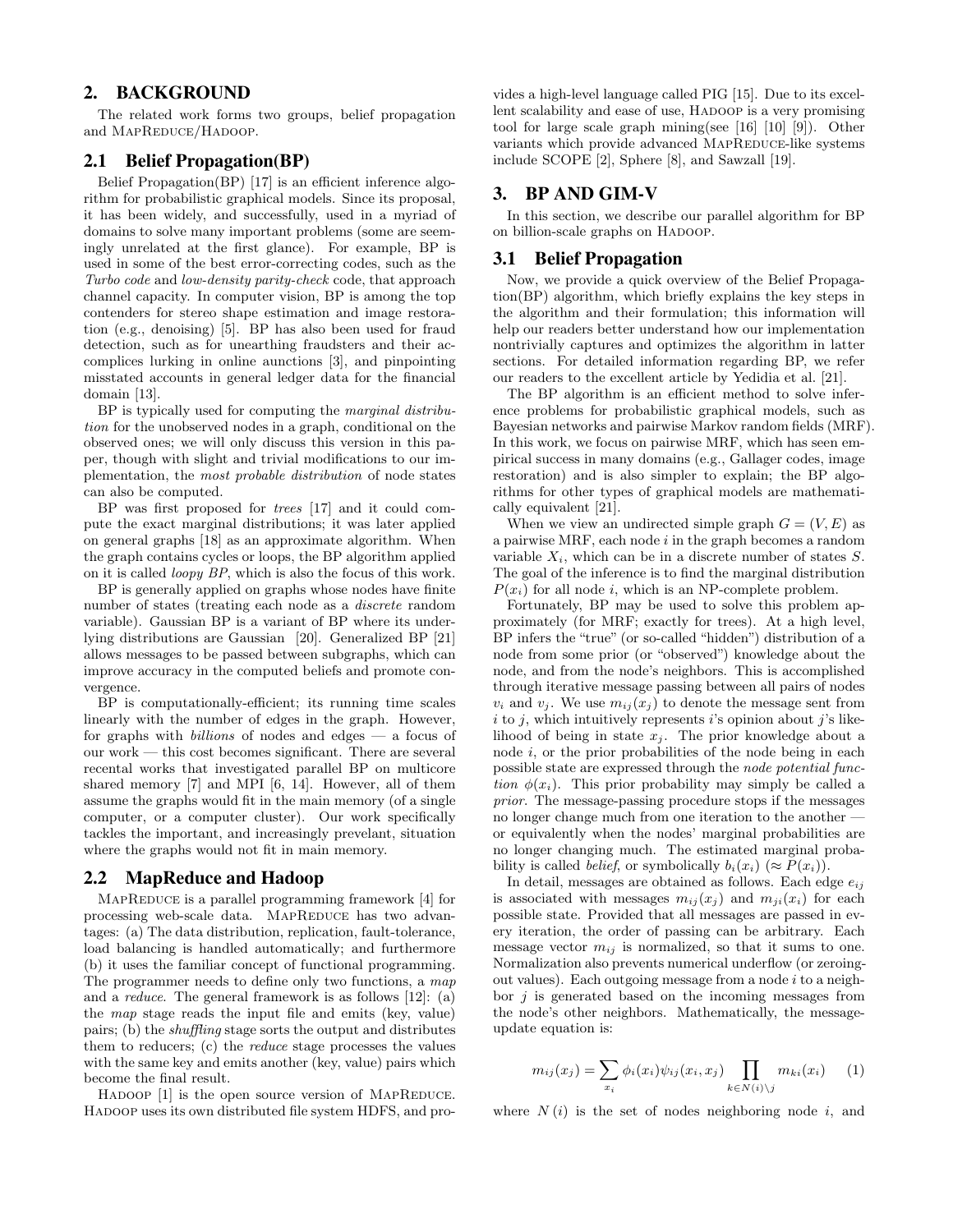$\psi_{ij}(x_i, x_j)$  is called the *edge potential*; intuitively, it is a function that transforms a node's incoming messages collected into the node's outgoing ones. Formally,  $\psi_{ij}(x_i, x_j)$ equals the probability of a node i being in state  $x_i$  and that its neighbor  $j$  is in state  $x_j$ .

The algorithm stops when the beliefs converge (within some threshold, e.g.,  $10^{-5}$ ), or a maximum number of iterations has finished. Although convergence is not guaranteed theoretically for general graphs, except for those that are trees, the algorithm often converges in practice, where convergence is quick and the beliefs are reasonably accurate. When the algorithm ends, the node beliefs are determined as follows:

$$
b_i(x_i) = k\phi_i(x_i) \prod_{j \in N(i)} m_{ji}(x_i)
$$
 (2)

where  $k$  is a normalizing constant.

## 3.2 GIM-V

GIM-V(Generalized Iterative Matrix-Vector multiplication) [10] is a primitive for parallel graph mining algorithms in HADOOP. It is based on the observation that many graph mining algorithms, including PageRank, RWR, radius estimation, and connected components, are essentially repeated matrix-vector multiplication. GIM-V generalizes the matrix-vector multiplication by customizing the sub-operations in the matrixmultiplication, thereby resulting in multiple algorithms. The main idea of GIM-V is as follows. Given a  $n$  by  $n$  matrix  $M$ and a *n*-vector  $v$ , the matrix-vector multiplication is represented by

$$
M \times v = v'
$$
 where  $v'_i = \sum_{j=1}^n m_{i,j} v_j$ .

By careful observation, we notice three implicit operations in the above formula:

- 1. combine2: multiply  $m_{i,j}$  and  $v_j$ .
- 2. combineAll: sum n multiplication results.
- 3. assign: overwrite previous value of  $v_i$  with new result to make  $v_i'$ .

GIM-V customizes the three operations by defining a generalized multiplication operator  $\times_G$  so that the multiplication becomes

$$
v' = M \times_G v
$$
  
where  $v'_i = \text{assign}(v_i, \text{combineAll}_i(\{x_j \mid j = 1..n, x_j = \text{combine2}(m_{i,j}, v_j)\})).$ 

Different customizations lead to various algorithms which seem unrelated at first sight. For example, computing the PageRank and the connected components are special cases of GIM-V, as we show below.

#### *PageRank.*

The Pagerank score can be computed by a power iteration which is represented in GIM-V by

 $p^{next} = M \times_G p^{cur}$ 

where M is an adjacency matrix,  $p$  is a vector of length  $n$ which is updated by

 $p_{i}^{next} =$ assign $(p_{i}^{cur},$ combineAll $_{i}(\{x_{j} \mid j=1..n,$ 

 $x_j =$ combine2 $(m_{i,j}, p_j^h)\}),$ 

and the three operations are defined as follows:

- 1. combine2 $(m_{i,j}, v_j) = c \times m_{i,j} \times v_j$
- 2. combine $\mathtt{All}_i(x_1,...,x_n)=\frac{(1-c)}{n}+\sum_{j=1}^nx_j$

3. assign $(v_i, v_{new}) = v_{new}$ 

#### *Connected Components.*

Another example is the computation of connected components of graph. The component membership vector  $c$  is updated in GIM-V by

 $c^{h+1} = A \times_G c^h$ 

where A is an adjacency matrix,  $c^{h+1}$  is the component membership vector at  $(h + 1)$ th iteration. The c vector is updated by

 $c_i^{\bar{h}+1} =$ assign $(c_i^h,$ combineAll $_i(\{x_j \mid j = 1..n,$  $x_j =$ combine2 $(A_{i,j}, c_j^h)\}),$ 

and the three operations are defined as follows:

1. combine2
$$
(A_{i,j}, v_j) = A_{i,j} \times v_j
$$
. 2. combineAll $_i(x_1, ..., x_n) = \text{MIN}\{x_j \mid j = 1..n\}$ . 3. assign $(v_i, v_{new}) = \text{MIN}(v_i, v_{new})$ .

For details and fast algorithms for GIM-V, see [10].

#### 3.3 BP using GIM-V

We first present the high level idea of the BP algorithm in Algorithm 1.

| <b>Algorithm 1:</b> Belief Propagation                                                                                                                                                                                                 |  |
|----------------------------------------------------------------------------------------------------------------------------------------------------------------------------------------------------------------------------------------|--|
| <b>Input</b> : Edge $E$ ,<br>node prior $\phi^{n \times 1}$ , and<br>propagation matrix $\boldsymbol{\psi}^{S \times (S-1)}$<br><b>Output:</b> Belief matrix $b^{n \times S}$                                                          |  |
| begin<br>1                                                                                                                                                                                                                             |  |
| while $m$ does not converge do<br>$\bf{2}$                                                                                                                                                                                             |  |
| for $(i, j) \in E$ do<br>3                                                                                                                                                                                                             |  |
| $\overline{4}$                                                                                                                                                                                                                         |  |
| 5                                                                                                                                                                                                                                      |  |
| $\begin{array}{c}\n\begin{array}{c}\n\text{for } s \in S \text{ do} \\ \begin{array}{c}\n\text{for } s \in S \text{ do} \\ \sum_{s'} \phi_i(s') \psi_{ij}(s', s) \prod_{k \in N(i) \setminus j} m_{ki}(s');\n\end{array}\n\end{array}$ |  |
| for $i \in V$ do<br>6                                                                                                                                                                                                                  |  |
| $\overline{\mathbf{7}}$                                                                                                                                                                                                                |  |
| $\begin{array}{ c c } \hline & \textbf{for } s \in S \textbf{ do} \\ & & b_i(s) \leftarrow k \phi_i(s) \prod_{j \in N(i)} m_{ji}(s); \hline \end{array}$<br>8                                                                          |  |
| end<br>9                                                                                                                                                                                                                               |  |

The key observation is that the message update process (line 5 of Algorithm 1) can be represented by GIM-V on an induced graph from the original graph. To formalize this, we first define the 'directed line graph'.

DEFINITION 1 (DIRECTED LINE GRAPH). Given a directed graph  $G$ , its directed line graph  $L(G)$  is a graph such that each node of  $L(G)$  represents an edge of  $G$ , and there is an edge from  $v_i$  to  $v_j$  of  $L(G)$  if the corresponding edges  $e_i$  and  $e_i$  form a length-two directed path from  $e_i$  to  $e_i$  in G.

To convert a undirected line graph  $G$  to a directed line graph  $L(G)$ , we first convert G to a directed graph by converting each undirected edge to two directed edges. Then, we connect two nodes in  $L(G)$  if their corresponding edges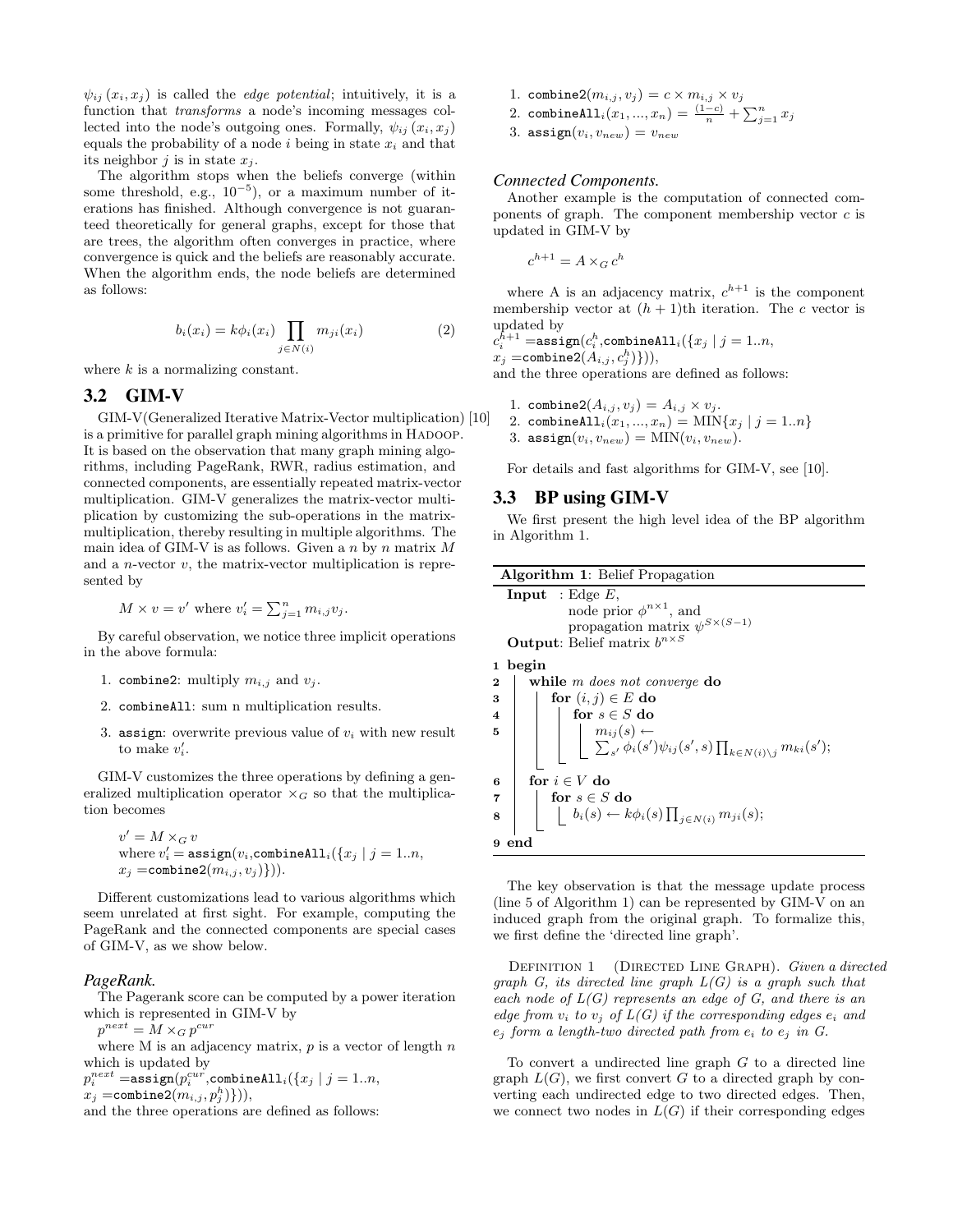

Figure 1: Converting a undirected graph to a directed line graph. (a to b): replace a undirected edge with two directed edges. (b to c): for an edge  $(i, j)$  in (b), make a node  $(i, j)$  in (c). Make a directed edge from  $(i, j)$  to  $(k, l)$  in (c) if  $j = k$  and  $i \neq l$ .

form a directed path in  $G$ . For example, see Figure 1 for a graph and its directed line graph.

Notice that an edge  $(i, j) \in E$  in the original graph G correspond to a node in  $L(G)$ . Thus, line 5 of Algorithm 1 is essentially updating nodes in  $L(G)$ . Let  $(V, E)$  be the nodes and the edges of the original graph G. Also, let A' be the adjacency matrix of  $L(G)$ . Then the belief propagation is formulated in GIM-V as follows:

$$
m(s)^{next} = A' \times_G m^{cur} \tag{3}
$$

where  $m(s)$  is the message vector of length  $|E|$ , and  $m_i(s)$ , the *i*th element of  $m(s)$ , contains the message regarding the state s.  $m(s)$  is updated by

 $m(s)_i^{next} =$ assign $(m_i^{cur},$ combineAll $_i(\{x_j \mid j = 1..r,$  $x_j =$ combine2 $(\tilde{A'_{i,j}}, m^{cur}_{j})\})),$ 

and the three operations are defined as follows:

1. combine $2(A'_{i,j}, m_j) = A'_{i,j} \times m_j$ . 2. combineAll $i(x_1,...,x_r) = \sum_{s'} \phi_i(s') \psi_{ij}(s',s) \prod_{j=1}^r x_j(s')$ 3. assign $(v_i, v_{new}) = v_{new}.$ 

Thus, GIM-V on the directed line graph leads to the Hadoop algorithm for BP which is summarized in Algorithm 2.

| <b>Algorithm 2:</b> Hadoop-BP using GIM-V                                                                                                                                            |  |
|--------------------------------------------------------------------------------------------------------------------------------------------------------------------------------------|--|
| <b>Input</b> : Edge $E$ of a undirected graph,<br>node prior $\phi^{n\times 1}$ , and<br>propagation matrix $\psi^{S \times (S-1)}$<br><b>Output:</b> Belief matrix $b^{n \times S}$ |  |
| 1 begin                                                                                                                                                                              |  |
| $A' \leftarrow$ directed line graph from E;<br>$\bf{2}$                                                                                                                              |  |
| while m does not converge do<br>3                                                                                                                                                    |  |
| for $s \in S$ do<br>$\overline{4}$                                                                                                                                                   |  |
| $\left  m(s)^{next} = A' \times_G m^{cur};\right.$<br>5                                                                                                                              |  |
| for $i \in V$ do<br>6                                                                                                                                                                |  |
| for $s \in S$ do<br>7                                                                                                                                                                |  |
| $\begin{array}{c} \begin{array}{c} \end{array} b_i(s) \leftarrow k\phi_i(s) \prod_{j \in N(i)} m_{ji}(s); \end{array}$<br>8                                                          |  |
| end<br>9                                                                                                                                                                             |  |

## 4. FAST ALGORITHM FOR HADOOP

In this section, we first describe the naive algorithm for Hadoop-BP and propose an efficient algorithm.

#### 4.1 Naive Algorithm

The formulation of BP in terms of GIM-V provides an intuitive way to understand the computation. However, a naive algorithm without careful design is not efficient for the following reason. In a naive algorithm, we first build the matrix for the line graph  $L(G)$  and the message vector, and apply the GIM-V on them. The problem is that a node in G with degree d will generate  $d(d-1)$  edges in  $L(G)$ . Since there exists many nodes with a very large degree in real-world graphs due to the well-known power-law degree distribution, the number of nonzero elements will grow too large. For example, the YahooWeb graph in Section 5 has several nodes with the several-million degree. Then, the number of nonzero elements in the corresponding line graph will be more than 1 trillion. Thus, we need an efficient algorithm for dealing with the problem.

# 4.2 Lazy Multiplication

The main idea to solve the problem in the previous section is not to build the line graph explicitly: instead, we do the same computation on the original graph, or perform a 'lazy' multiplication. The crucial observation is that the edges in the original graph  $G$  contains all the edge information in  $L(G)$ : each edge  $e \in E$  of G is a node in  $L(G)$ , and  $e_1, e_2 \in G$ are adjacent in  $L(G)$  if and only if they share the node in G. Thus, grouping all the edges by nodes in G allows us to work on adjacent nodes in  $L(G)$ . Since we encodes the message value by adding an additional field to each edge, the message update operation(line 5 of Algorithm 1) can be computed after the grouping.

A computational issue in computing  $\prod_{k \in N(i) \setminus j} m_{ki}(s')$  is that a straightforward implementation requires  $N(i)(N(i)$ − 1) multiplication which is prohibitively large. However, we decrease the number of multiplication to  $2N(i)$  by first computing  $t = \prod_{k \in N(i)} m_{ki}(s')$ , and for each  $j \in N(i)$  computing  $t/m_{ji}(s')$ .

The only remaining pieces of the computation is to incorporate the prior  $\phi$  and the propagation matrix  $\psi$ . The propagation matrix  $\psi$  is a tiny bit of information, so it can be sent to every reducer by a variable passing functionality of HADOOP. The prior vector  $\phi$  can be large, since the length of the vector can be the number of nodes in the graph. In the HADOOP algorithm, we also group the  $\phi$  by the node id: each node prior is grouped together with the edges(messages) whose source id is the node id. Algorithm 3 and 4 shows the HADOOP algorithm for the BP message ini-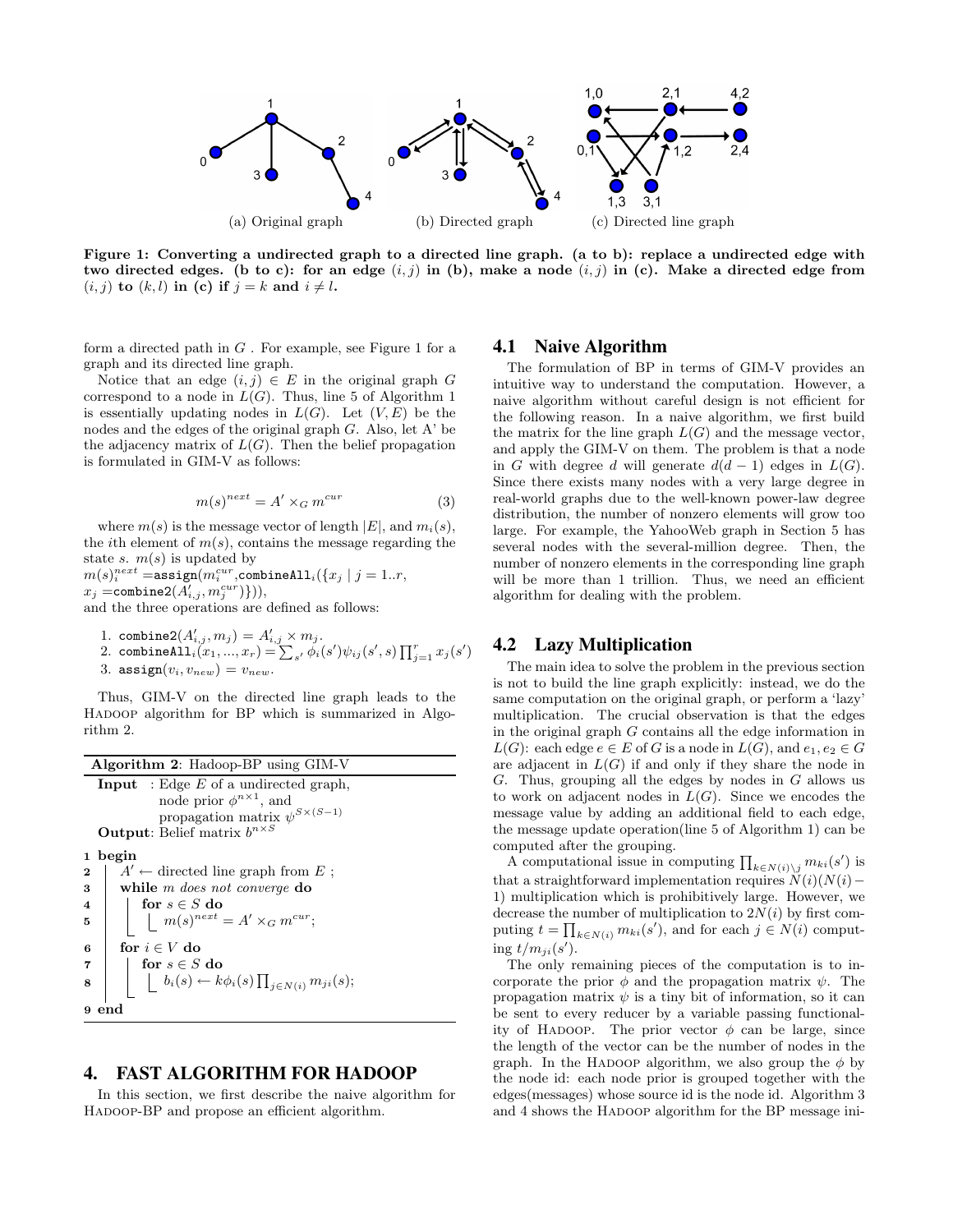#### Algorithm 3: HADOOP-BP Initialization

**Input** : Edge  $E = \{(id_{src}, id_{dst})\},\$ Set of states  $S = \{s_1, ..., s_p\}$ **Output:** Message Matrix  $M =$  $\{(id_{src}, id_{dst}, m_{dst,src}(s_1), ..., m_{dst,src}(s_p))\}$ 1 Initialize-Map(Key k, Value v); 2 begin **3** | Output $((k, v), (\frac{1}{|S|}, ..., \frac{1}{|S|}))$ ; // (k:  $id_{src}$ , v:  $id_{dst}$ ) 4 end

#### Algorithm 4: HADOOP-BP Message Update

```
Input : Set of states S = \{s_1, ..., s_p\},\Current Message Matrix \widetilde{M^{cur}} =\{(sid, did, m_{did, sid}(s_1), ..., m_{did,sid}(s_p))\},\Prior Matrix \Phi = \{(id, \phi_{id}(s_1), ..., \phi_{id}(s_p))\},\Propagation Matrix \psiOutput: Updated Message Matrix M^{next} =\{(id_{src}, id_{dst}, m_{dst,src}(s_1), ..., m_{dst,src}(s_p))\}1 Stage1-Map(Key k, Value v);
 2 begin
 \mathbf{3} | if (k, v) is of type M then
 4 | \bigcup Qutput(k, v); \big| / \big| (k; \text{sid}, v;did, m_{did,sid}(s_1), ..., m_{did,sid}(s_p))5
 6 else if (k, v) is of type \Phi then
 7 | Output(k, v); // (k: id, v: \phi_{id}(s_1), ..., \phi_{id}(s_p))
 8
 9 end
10 Stage1-Reduce(Key k, Value v[1..r]);
11 begin
12 [temps[1..p] \leftarrow [1..1];13 | saved\_prior \leftarrow [];
14 | HashTable\langleint, double[1..p] > h;
15 foreach v \in v[1..r] do
16 if (k, v) is of type \Phi then
17 | | saved_prior[1..p] \leftarrow v;18
19 else if (k, v) is of type M then
20 \left| \begin{array}{c} | \end{array} \right| (id, m_{did, sid}(s_1), ..., m_{did,sid}(s_p)) \leftarrow v;21 \begin{bmatrix} \n\cdot & \cdot \\
\cdot & \cdot \\
\cdot & \cdot\n\end{bmatrix} h.add(did, (m_{did,sid}(s_1), ..., m_{did,sid}(s_p)));
22 | | foreach i \in 1..p do
23 \vert \vert \vert \vert \vert temps[i] = temps[i] \times m_{did,sid}(s_i);2425 foreach (id, (m_{did,sid}(s_1), ..., m_{did,sid}(s_p))) \in h do
26 | outm[1..p] \leftarrow 0;27 | foreach u \in 1..p do
28 | | | foreach v \in 1..p do
29 | | | | outm[u] = outm[u] +saved\_prior[v]\psi(v, u)temps[v]/m_{did, sid}(s_v);
```
30  $\Box$  Output $(di, (sid, outm[1], ..., outm[p]))$ ;

31 end

tialization and the message update which implements the algorithm described above.

# 5. EXPERIMENTS

In this section, we present experimental results to answer the following questions:

- Q1 How fast is our algorithm, compared to a single-machine disk-based Belief Propagation algorithm?
- Q2 How does our Hadoop Belief Propagation algorithm scales up?

We performed experiments in the M45 HADOOP cluster by Yahoo!. The cluster has total 480 machines 1.5 Petabyte total storage and 3.5 Terabyte memory. The single-machine experiment was done in a machine with 3 Terabyte of disk and 48 GB memory. The single-machine BP algorithm is a scaled-up version of a memory-based BP which reads all the nodes and the edges into a memory. That is, the singlemachine BP loads only the node information into a memory, but it reads the edges sequentially from the disk for every message update, instead of loading all the edges into a memory once for all.

For the data, we used the YahooWeb graph, a snapshot of the Web at the year 2002 with 1.4 billion nodes and 6.7 billion edges saved in a 120-GB file.

#### 5.1 Results

Between HADOOP-BP and the single-machine BP, which one runs faster? At which point does the HADOOP-BP outperform the single-machine BP? Figure 2 (a) shows the comparison of running time of the HADOOP-BP and the singlemachine BP. Notice that HADOOP-BP outperforms the singlemachine BP when the number of machines exceeds 40. The Hadoop-BP requires more machines to beat the single-machine BP due to the fixed costs for writing and reading the intermediate results to and from the disk. However, for larger graphs which do not fit into a memory, HADOOP-BP is the only solution.

The next question is, how does our HADOOP-BP scale up? Figure 2 (b) shows the scalability of our algorithm with the increasing number of machines. We see that our HADOOP-BP scales up linearly close to the ideal scale-up.

# 5.2 Discussion

Based on the experimental results, what are the advantages of HADOOP-BP? In what situations should it be used? For a small graph whose nodes and edges fit in the memory, the single-machine BP is recommended since it runs faster. For a medium-to-large graph whose nodes fit in the memory but the edges do not fit in the memory, Hadoop-BP gives the reasonable solution since it runs faster than the single-machine BP. For a very large graph whose nodes do not fit in the memory, HADOOP-BP is the only solution. We summarize the advantages of the HADOOP-BP here:

- Scalability: HADOOP-BP is the only solution when the nodes information can not fit in memory. Moreover, Hadoop-BP scales up near-linearly.
- Running Time: Even for a graph whose node information fits into a memory, HADOOP-BP ran 2.4 times faster.
- Fault Tolerance: HADOOP-BP enjoys the fault tolerance that HADOOP provides: data are replicated, and the failed programs due to machine errors are restarted in working machines.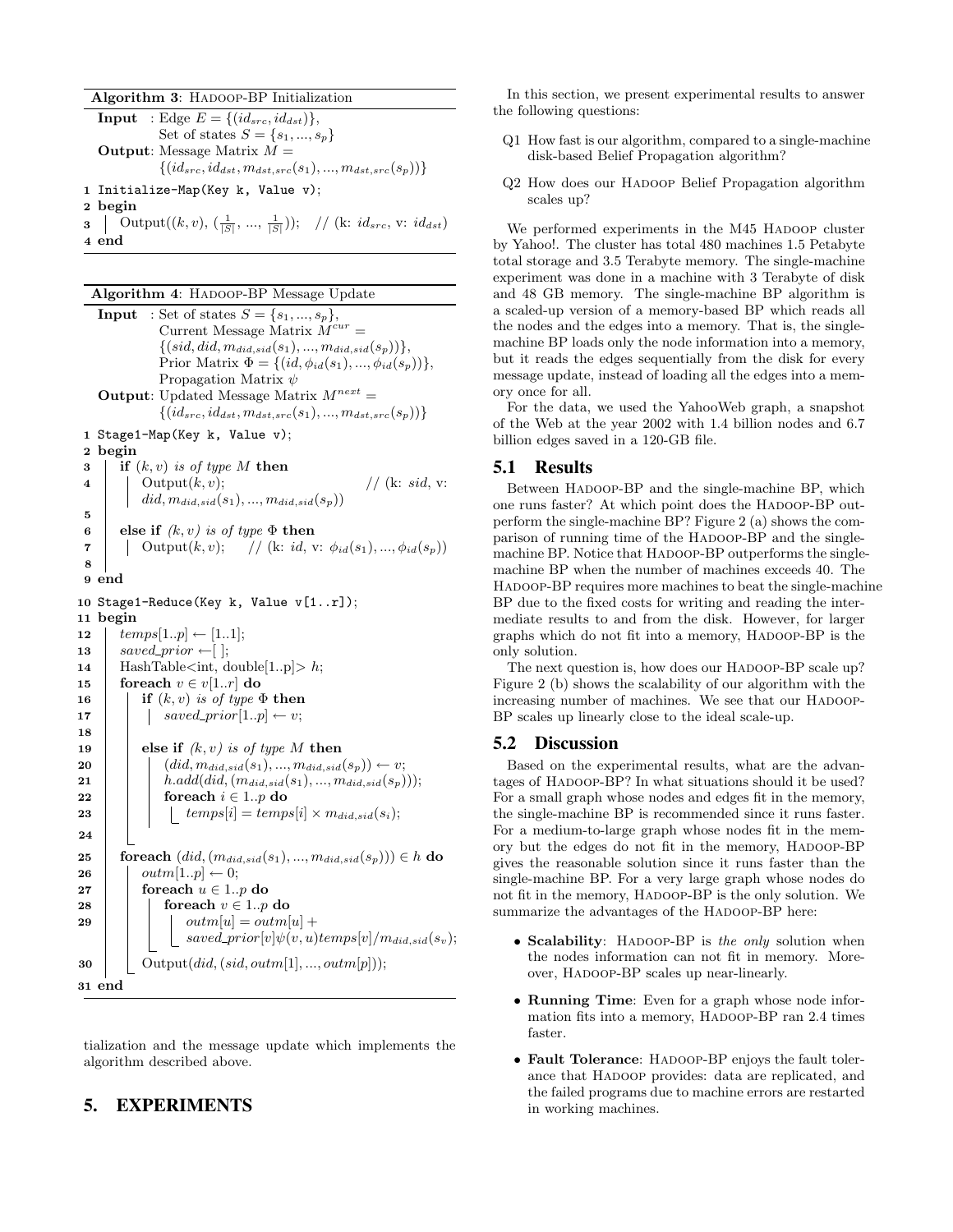

Figure 2: Running time of BP with 10 iterations on the YahooWeb graph with 1.4 billion nodes and 6.7 billion edges. (a) Comparison of the running times of the parallel BP and the single-machine BP. Notice that Hadoop-BP outperforms the single-machine BP when the number of machines exceed  $40.$  (b) "Scale-up" (throughput  $1/T_M$ ) versus number of machines M, for the YahooWeb graph. Notice the near-linear scale-up close to the ideal(dotted line).

## 6. CONCLUSION

In this paper we proposed a HADOOP-BP for the inferences of graphical models in a billion-scale graphs. The main contributions are the followings:

- We show that the inference problem in graphical models is a special case of GIM-V which is a tractable primitive for large scale graph mining in HADOOP.
- We carefully design an efficient algorithms for HADOOP-BP.
- We do the experiments to compare the running time of the Hadoop-BP and the single-machine BP. We also gives the scalability results and show that Hadoop-BP has a near-linear scale up.

One major research direction is to apply our HADOOP-BP for inferences on large, real-world data. Another directions is the tensor analysis on HADOOP  $([11])$ , since tensor is a multi-dimensional extension of matrix.

## 7. ACKNOWLEDGEMENTS

This work was partially funded by the National Science Foundation under Grants No. IIS-0705359, IIS-0808661, and under the auspices of the U.S. Dept. of Energy by Lawrence Livermore National Laboratory under contract DE-AC52- 07NA27344. We would like to thank YAHOO! for the web graph and access to the M45. The opinions expressed are those of the authors and do not necessarily reflect the views of the funding agencies.

# 8. REFERENCES

- [1] Hadoop information. http://hadoop.apache.org/.
- [2] R. Chaiken, B. Jenkins, P.-A. Larson, B. Ramsey, D. Shakib, S. Weaver, and J. Zhou. Scope: easy and efficient parallel processing of massive data sets. VLDB, 2008.
- [3] D. H. Chau, S. Pandit, and C. Faloutsos. Detecting fraudulent personalities in networks of online auctioneers. PKDD, 2006.
- [4] J. Dean and S. Ghemawat. Mapreduce: Simplified data processing on large clusters. OSDI, 2004.
- [5] P. Felzenszwalb and D. Huttenlocher. Efficient belief propagation for early vision. International journal of computer vision, 70(1):41–54, 2006.
- [6] J. Gonzalez, Y. Low, C. Guestrin, and D. O'Hallaron. Distributed parallel inference on large factor graphs. In Conference on Uncertainty in Artificial Intelligence (UAI), Montreal, Canada, July 2009.
- [7] J. E. Gonzalez, Y. Low, and C. Guestrin. Residual splash for optimally parallelizing belief propagation. AISTAT, 2009.
- [8] R. L. Grossman and Y. Gu. Data mining using high performance data clouds: experimental studies using sector and sphere. KDD, 2008.
- [9] U. Kang, C. Tsourakakis, A. P. Appel, C. Faloutsos, and J. Leskovec. Radius plots for mining tera-byte scale graphs: Algorithms, patterns, and observations. SIAM International Conference on Data Mining, 2010.
- [10] U. Kang, C. Tsourakakis, and C. Faloutsos. Pegasus: A peta-scale graph mining system - implementation and observations. IEEE International Conference on Data Mining, 2009.
- [11] T. G. Kolda and J. Sun. Scalable tensor decompsitions for multi-aspect data mining. ICDM, 2008.
- [12] R. Lämmel. Google's mapreduce programming model – revisited. Science of Computer Programming, 70:1–30, 2008.
- [13] M. McGlohon, S. Bay, M. Anderle, D. Steier, and C. Faloutsos. Snare: a link analytic system for graph labeling and risk detection. In Proceedings of the 15th ACM SIGKDD international conference on Knowledge